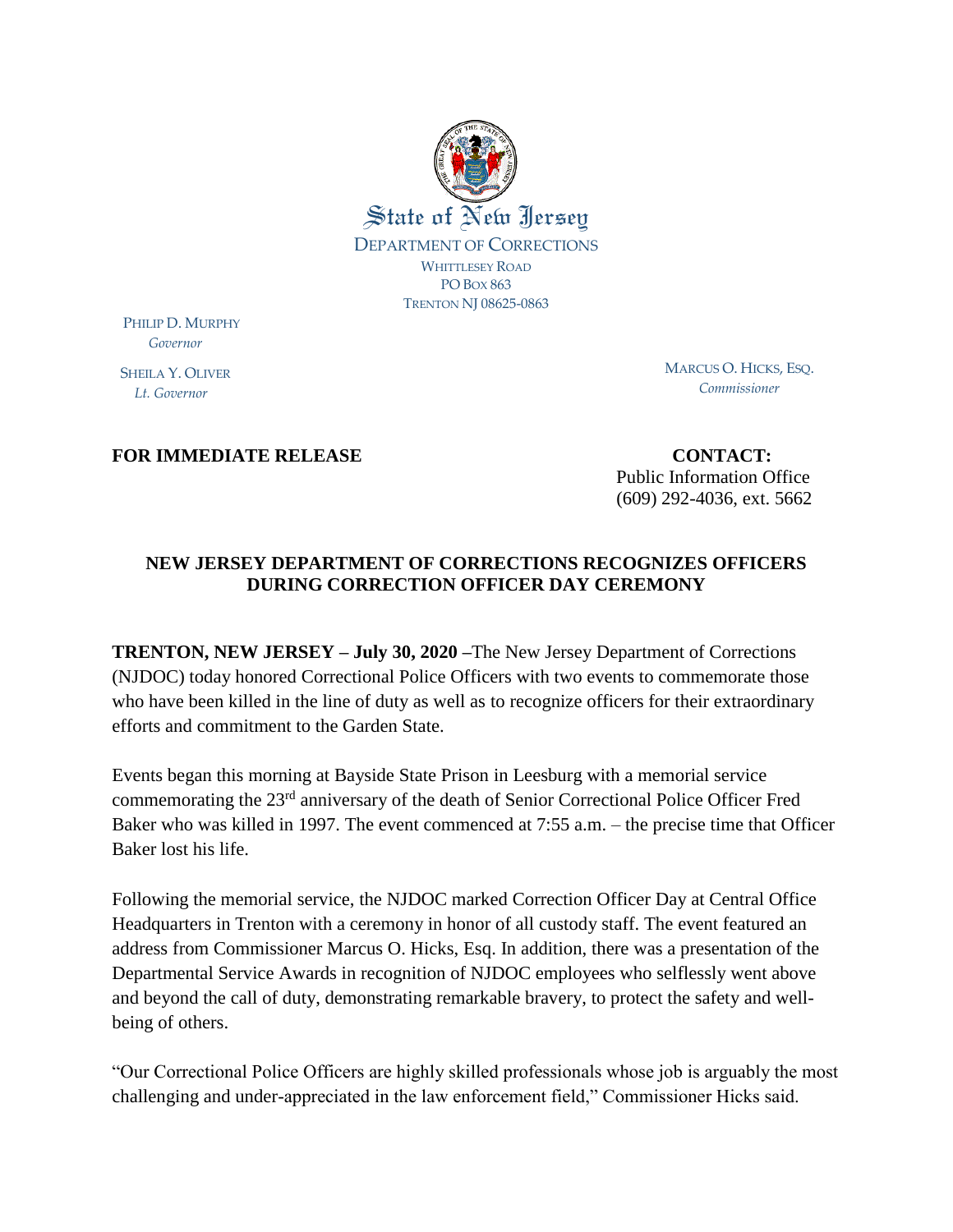"Correction Officer Day provides us with an opportunity to celebrate their unwavering commitment, while honoring those brave individuals who have made the ultimate sacrifice."

Correction Officer Day was signed into New Jersey law in 2012 as part of "Fred Baker's Law," designating July 30 as Correction Officer Day in recognition of the dedicated service correction officers render to their fellow citizens. An annual proclamation issued by Governor Philip D. Murphy and Lt. Governor Sheila Oliver calls upon all citizens of the State and all other public and private organizations to celebrate Correction Officer Day by appropriate observance.

Departmental Service Award recipients include:

**Blue Heart Award**, awarded to any law enforcement officer who becomes permanently disabled or seriously injured in the line of duty:

- Senior Correctional Police Officer (SCPO) John Anthony (retired), Garden State Youth Correctional Facility
- SCPO Anthony Bitondo, Northern State Prison

**Distinguished Service Award**, awarded to an employee who has rendered unusually effective or distinguished service to either the Department or the community.

 SCPO Raymond Heck, Adult Diagnostic and Treatment Center, an NJDOC employee since 1995, who has been active in the Policeman's Benevolent Association as well as a wide range of community organizations, including the New Jersey Conference of Mayors, the New Jersey League of Municipalities and the Morris County Fire Academy.

The NJDOC also recognized an additional 22 individuals with a Commissioner's Challenge Award. Challenge Awards were presented to members of the NJDOC Critical Incident Negotiation Team, which won the FBI/Somerset County "Best of the Best" crisis negotiation competition. Additional awardees include officers who administered first aid and safety and support under a variety of circumstances to citizens across the Garden State.

- Sergeant George Goldner, Garden State Youth Correctional Facility
- SCPO Lemuel Leeper-Tilghman, Northern State Prison/Custody Recruitment Unit
- SCPO Adrianne Campen, Garden State Youth Correctional Facility
- SCPO Michael Ambrozaitis, Garden State Youth Correctional Facility
- SCPO Brandon Canty, Garden State Youth Correctional Facility
- SCPO Thomas Harris, South Woods State Prison
- SCPO Chaz Melton, Garden State Youth Correctional Facility
- SCPO Louis Norcia, Mountainview Youth Correctional Facility
- SCPO Kenny Solorzano, Northern State Prison
- Lieutenant Bertha Lowery, Special Operations Group (SOG)